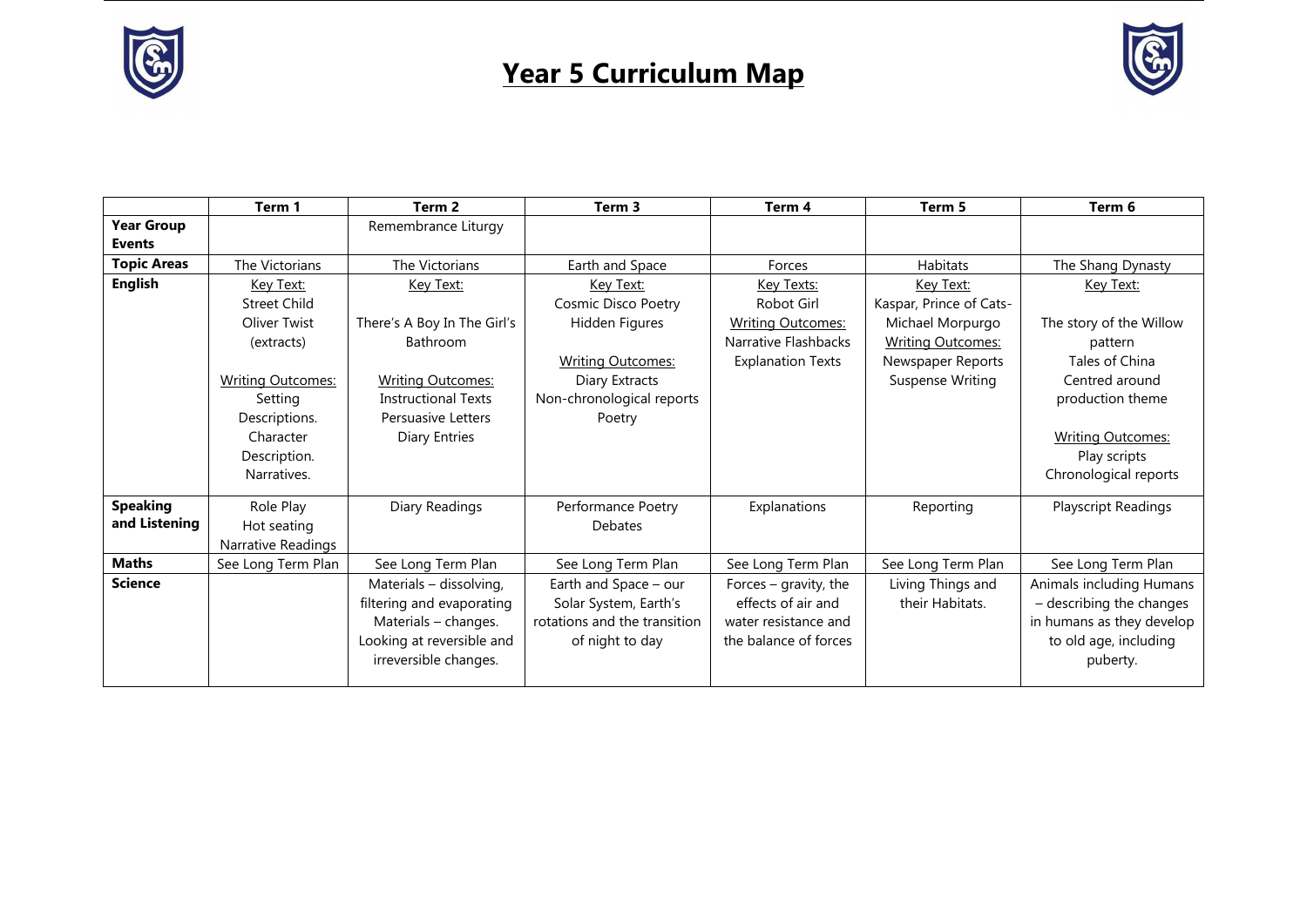



| <b>RE</b>        | We use the 'Come and See' scheme of work - at this point in time in Term 1, we are look at the sacrament of baptism, confirmation and marriage. |                             |                             |                        |                        |                             |
|------------------|-------------------------------------------------------------------------------------------------------------------------------------------------|-----------------------------|-----------------------------|------------------------|------------------------|-----------------------------|
| <b>Computing</b> | Designing and                                                                                                                                   | Work with various forms     | E-safety                    | Use logical reasoning  | Use a range of digital | Understand computer         |
|                  | debugging                                                                                                                                       | of input and output         |                             | to explain how simple  | devices to create      | networks, including the     |
|                  | programs                                                                                                                                        |                             |                             | algorithms work        | programs, including    | internet and how they can   |
|                  |                                                                                                                                                 |                             |                             |                        | analysing and          | provide multiple services   |
|                  |                                                                                                                                                 |                             |                             |                        | presenting data        |                             |
| <b>History</b>   | Victorians - a study                                                                                                                            | Victorians - a study of     |                             |                        |                        | Shang Dynasty - the         |
|                  | of British history                                                                                                                              | British history beyond      |                             |                        |                        | achievements of the         |
|                  | beyond 1066                                                                                                                                     | 1066                        |                             |                        |                        | earliest civilisations      |
| Geography        |                                                                                                                                                 | Local area study - using    | Identify the position and   |                        | A study of climate     |                             |
|                  |                                                                                                                                                 | fieldwork to observe and    | significance of latitude,   |                        | zones across the       |                             |
|                  |                                                                                                                                                 | record physical features    | longitude, Equator and      |                        | Earth. How natural     |                             |
|                  |                                                                                                                                                 | Name and locate             | time zones through the      |                        | resources are used     |                             |
|                  |                                                                                                                                                 | countries and cities of the | study of the Earth          |                        | and protected.         |                             |
|                  |                                                                                                                                                 | UK and look at changes      |                             |                        |                        |                             |
|                  |                                                                                                                                                 | from the time of the        |                             |                        |                        |                             |
|                  |                                                                                                                                                 | Victorians                  |                             |                        |                        |                             |
| Art              |                                                                                                                                                 | Painting - landscape        | Drawing - sketching skills, |                        | Drawing - botanical    |                             |
|                  |                                                                                                                                                 | painting emulating the      | focusing on light, dark and |                        | studies                |                             |
|                  |                                                                                                                                                 | style of Victorian artists  | shadows                     |                        |                        |                             |
|                  |                                                                                                                                                 |                             |                             |                        | Sculpture - climate    |                             |
|                  |                                                                                                                                                 | Artist study - Constable    |                             |                        | change modelling       |                             |
|                  |                                                                                                                                                 | and Turner                  |                             |                        | using recyclable       |                             |
|                  |                                                                                                                                                 |                             |                             |                        | resources              |                             |
| D&T              | Study of Victorian                                                                                                                              | Food Technology -           |                             | Mechanisms - design    |                        | Textiles - silk printing in |
|                  | Inventions.                                                                                                                                     | making seasonal soup        |                             | and build moving       |                        | the style of the Shang      |
|                  |                                                                                                                                                 |                             |                             | parts                  |                        | Dynasty                     |
| <b>PE</b>        | Physical Fitness -                                                                                                                              | Dance -perform using a      | Gymnastics - developing     | Netball and Football - | Hockey and rounders    | Orienteering -take part in  |
|                  | running, jumping,                                                                                                                               | range of movements and      | flexibility, strength,      | play competitive       | -play competitive      | outdoor adventurous         |
|                  | throwing and                                                                                                                                    | patterns                    | technique, control and      | games including        | games including        | activity challenges         |
|                  | catching using                                                                                                                                  |                             | balance.                    | attacking and          | attacking and          |                             |
|                  | REAL PE Scheme.                                                                                                                                 |                             |                             | defending.             | defending.             | Swimming                    |
|                  | Football with                                                                                                                                   |                             |                             |                        |                        |                             |
|                  | specialist coaches.                                                                                                                             |                             |                             |                        | Swimming               |                             |
|                  | Swimming.                                                                                                                                       |                             |                             |                        |                        |                             |
|                  |                                                                                                                                                 |                             |                             |                        |                        |                             |